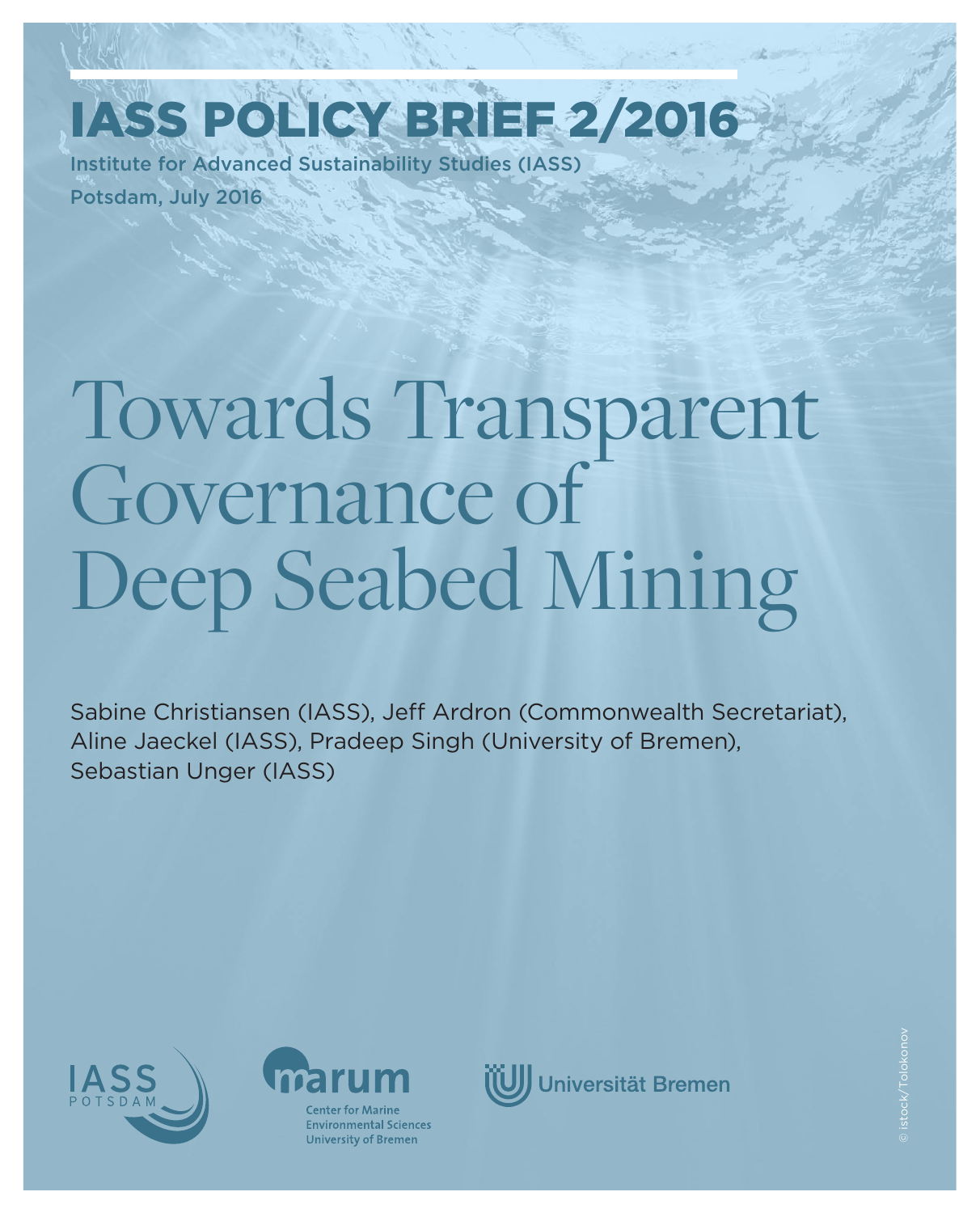he deep sea is the largest and least understood ecosystem on Earth. The seafloor could soon become a new site of mineral exploitation. But deep seabed mining could inflict significant harm to this seabed mining could inflict significant harm to this largely unknown ocean environment.

The International Seabed Authority (ISA), mandated by the United Nations Convention on the Law of the Sea (UNCLOS), is currently developing a regulatory framework for the exploitation of minerals from the deep seabed beyond national jurisdiction, known legally as *the Area*. The ISA is required to balance commercial interests with its obligations to ensure the protection and preservation of the marine environment. The Area and its mineral resources have been declared the *Common Heritage of Mankind* and must be used for the benefit of mankind as a whole.<sup>1</sup> Therefore, the operations of the ISA are worthy of public scrutiny.

With the transition from mineral exploration to exploitation, the transparency of the ISA's activities has come under criticism from member states, the scientific community, and non-governmental organisations. Stakeholders have called on the ISA to address policy deficits in relation to: data management and access to data and information; the systematic integration of scientific advice; two-way communication with stakeholders and the public; the active involvement of observers and member states in the development of rules and regulations; and the regular reporting on the activities of contractors and their compliance with ISA rules and regulations.

Better transparency will facilitate the development of regulations that protect the marine environment effectively and ensure their proper implementation, monitoring, and review. Institutional and procedural adjustments within the ISA will be needed to ensure that improved transparency will lead to improved accountability.

#### **Message 1:**

### Adopt an open information and data policy.

The ISA should implement a presumption of public accessibility of all information relating to the regulation of deep seabed mining and the protection of the marine environment and safety.

#### **Message 2:**

### Ensure the active involvement of all interested stakeholders.

The ISA should develop a mechanism that enables the engagement with and participation of stakeholders in decisionmaking, consistent with the principle of the Common Heritage of Mankind.

#### **Message 3:**

### Establish an environmental advisory body.

The ISA should establish a new organ to provide advice on matters of the environment.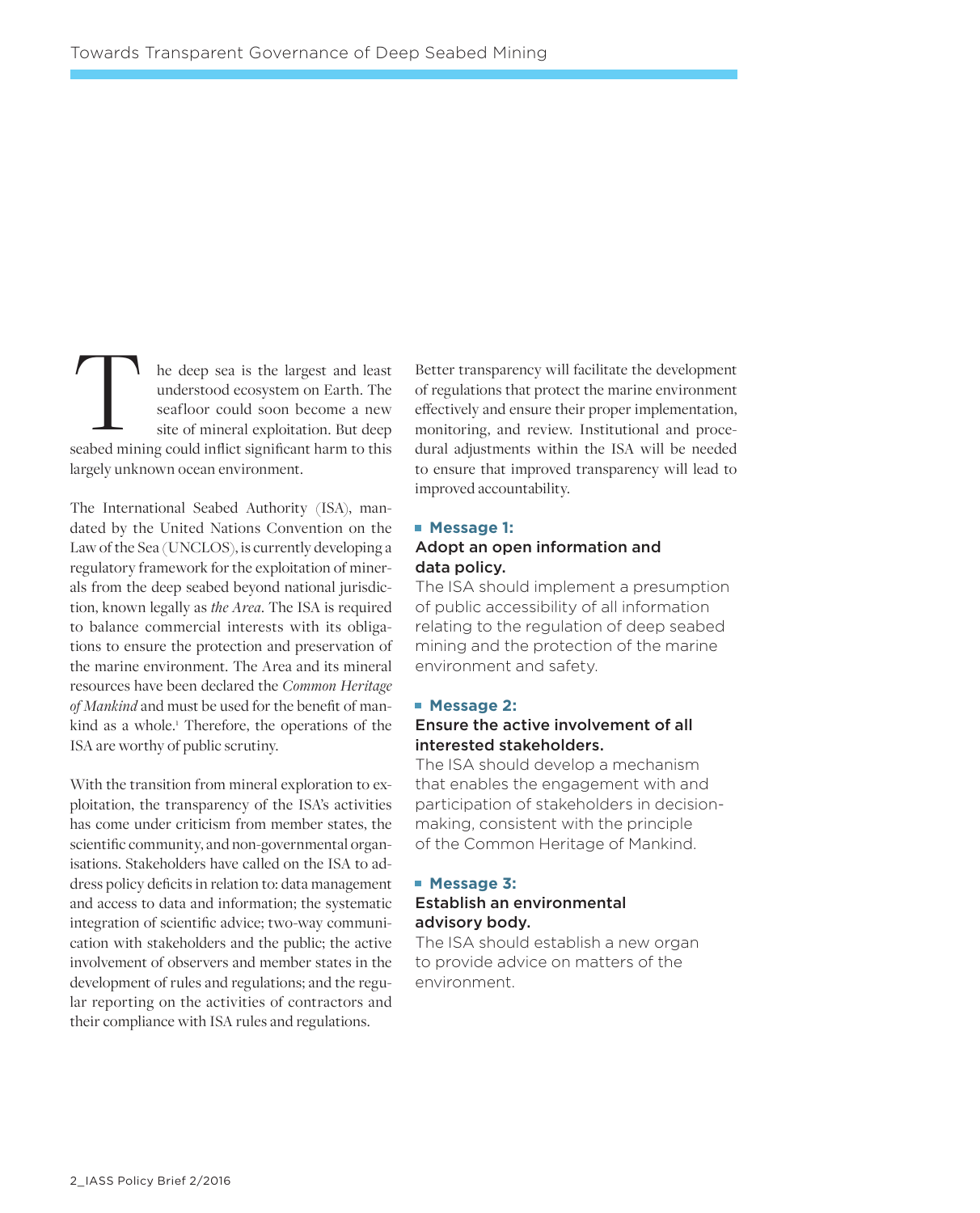## **1.** Why transparency matters

Access to information, public participation, and accountability of decision-making are widely accepted components of good governance. Among the Sustainable Development Goals adopted by the UN General Assembly in 2015, Goal 16 emphasises the need for accountable and transparent institutions.

In addition, there is a legally binding international instrument, the 1998 Aarhus Convention and related Protocol, which deals *per se* with the right of individuals and civil society to have access to environmental information, participation in decision-making in environmental matters, and justice in environmental matters. Its national implementation by states also contributed to multilateral environmental agreements changing their interactions with civil society stakeholders, industry, non-contracting parties, and the public.

The elements of transparency, access to data and justice, and effective public participation, are particularly relevant for untested activities with potentially harmful consequences. In the case of deep seabed mining, the lack of knowledge and the complexity of problems and resulting uncertainties make it difficult to assess and weigh the environmental and economic risks of specific projects. Within this context, transparency is essential for the implementation of the precautionary principle as it reveals the extent to which decisions are informed by scientific knowledge, uncertainties, and subjective considerations. Moreover, public participation is crucial to determine the level of environmental harm that is deemed acceptable.

Engaging with stakeholders can generate substantial benefits provided public dialogue is initiated at a stage when options are still open and a transparent and interactive governance framework ensures that due account is taken of the outcome of the dialogue.<sup>2</sup> The benefits include enhanced legitimacy and the facilitation of public acceptance; improved quality of decision-making by increasing the information and perspectives available; enhanced accountability of decision-making through public scrutiny; and assisting small and developing states in building their capacity to participate effectively.

#### **Transparency challenges for the ISA**

The fair and effective management of deep seabed mineral resources for the benefit of mankind, including future generations, is a matter of public interest. Transparent governance frameworks and public access to data can aid in the identification and mitigation of biases in information used by the ISA. This is particularly pertinent as the environmental baseline data and resulting environmental standards for deep seabed mineral exploitation will be based primarily on data collected by mining contractors.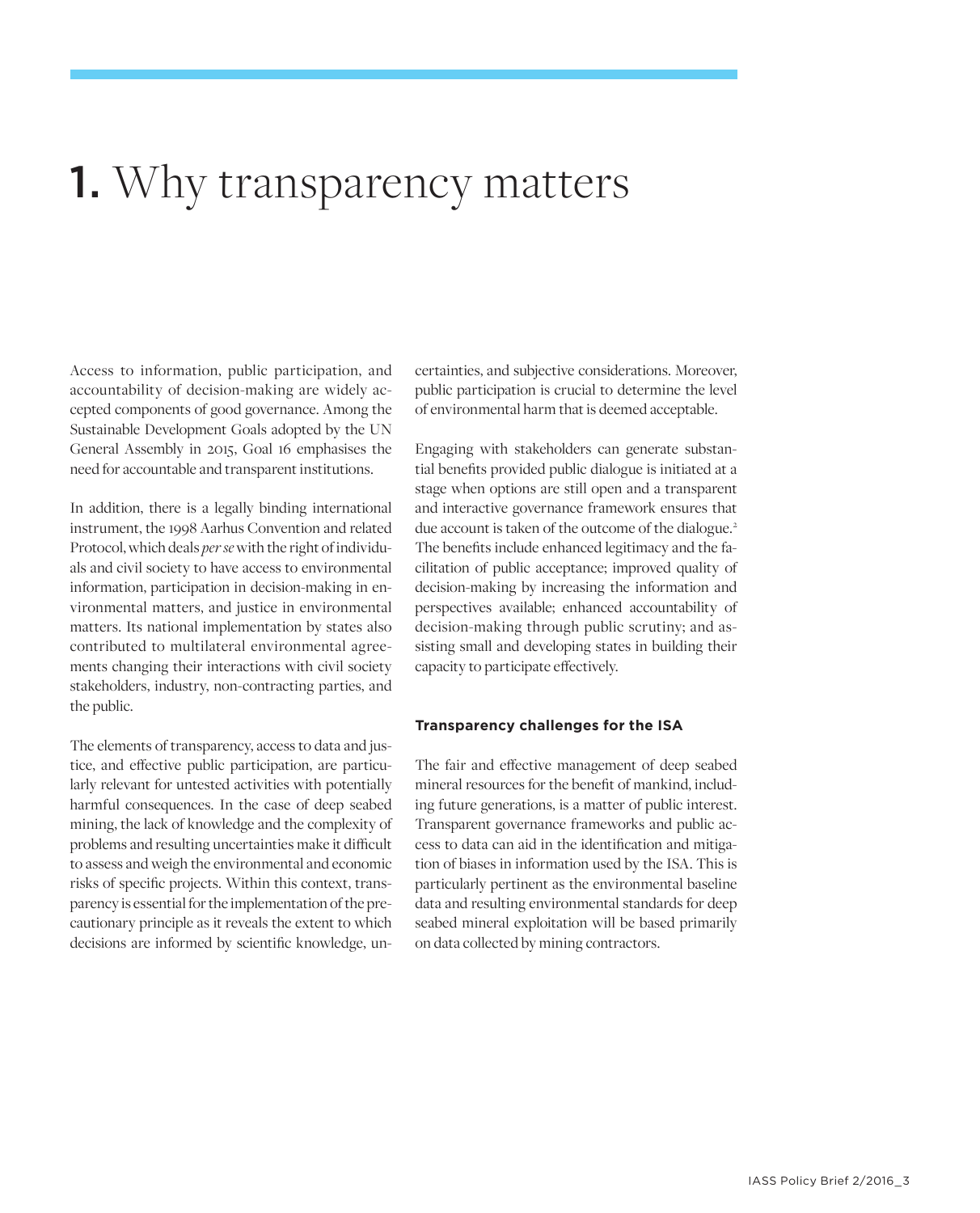The ISA faces two main challenges with respect to the increasing demands for greater transparency and accountability of its operations:

(1) Although UNCLOS declares the deep seabed and its resources to be the Common Heritage of Mankind, it does not include specific provisions for stakeholder participation. In addition, UNCLOS requires that the ISA maintains the confidentiality of certain data and information, hindering full transparency and openness. The Convention specifies, however, that data required for the protection of the environment and safety should be made available to the public. It has been left to the ISA to develop detailed rules and procedures to determine which categories of data are to be made publicly available and how stakeholders can be engaged in the decision-making process.

(2) The current lack of public access to environmental data gathered by contractors in the course of exploration is a major impediment to the efforts of the ISA and scientists to establish appropriate regional environmental baselines. Indeed, until last year contractors collecting data were not even required to meet specific data standards.3 As yet, a comprehensive report summarising the available published information from science and prior mining experiments has not been compiled. Likewise, no summary of contractors' activities to date has been provided.

In order to ensure the protection and preservation of the marine environment, and the establishment of effective regulations, such information will need to be made available prior to the approval of the first plan of work for exploitation.



### Sustainable Development Goal 16: Promote just, peaceful and inclusive societies

### Targets as defined in the 2030 Agenda for Sustainable Development:4

- *(16.6) Develop effective, accountable and transparent institutions at all levels*
- *(16.7) Ensure responsive, inclusive, participatory and representative decision-making at all levels*
- *(16.8) Broaden and strengthen the participation of developing countries in the institutions of global governance*
- *(16.10) Ensure public access to information and protect fundamental freedoms, in accordance with national legislation and international agreements*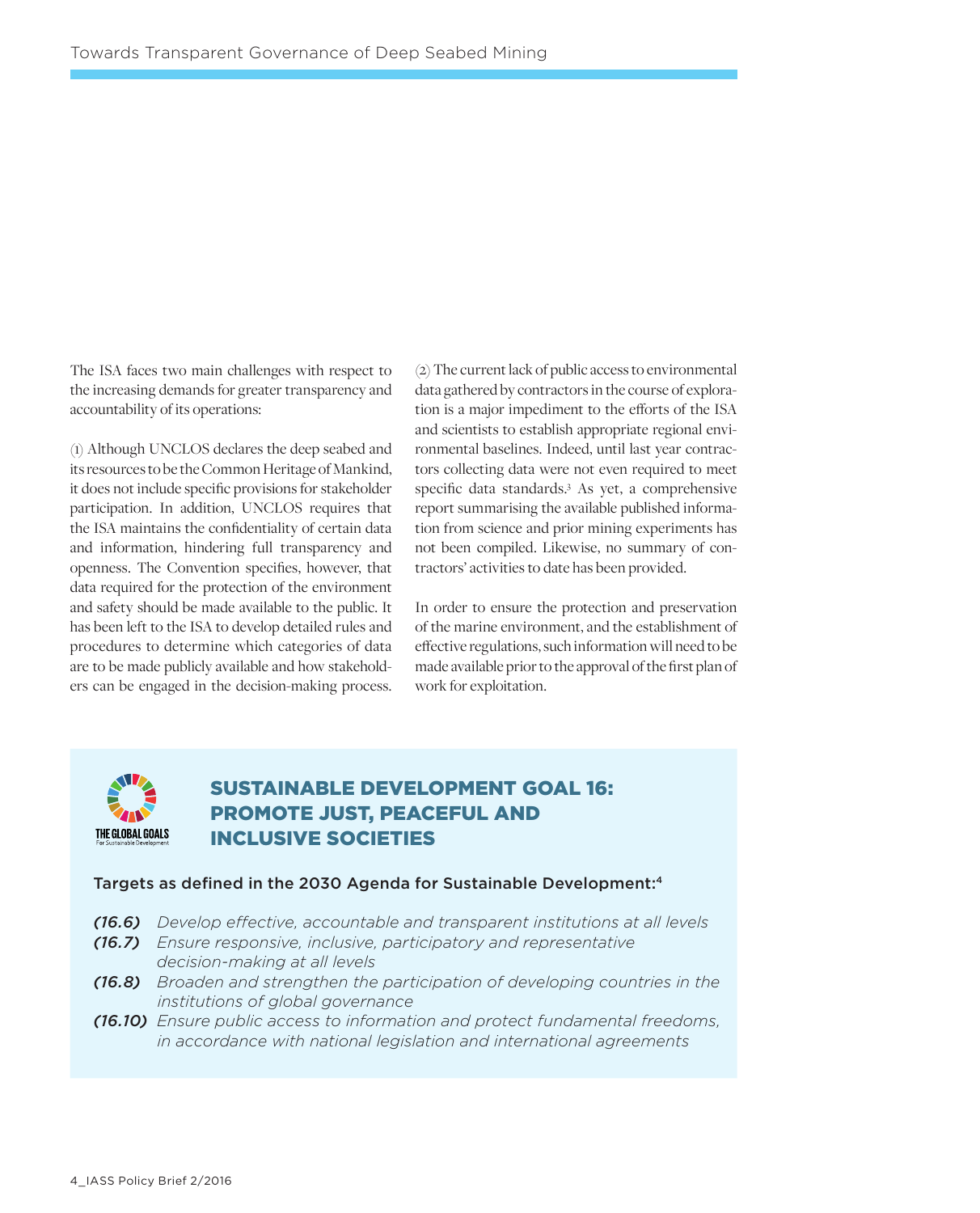# 2. Adopt an open information and data policy



The potential transition from mineral exploration to exploitation requires reconsideration of the ISA's transparency. Public and stakeholder interest will undoubtedly increase further with the commencement of test mining and the submission of the first applications for the exploitation of seabed minerals. The environmental and financial aspects of a future regulatory framework will need to be finalised by this time, and should be done so through a process with broad public participation, including access to relevant data and information.

The UN Convention on the Law of the Sea provides for the confidential handling of certain data and information. Article 168(8) refers explicitly to the ISA's obligation to maintain the confidentiality of industrial secret(s), proprietary data, and other information, but does not further identify the nature or scope of this information.5 A significant constraint to this obligation is made in Article 14(2) of Annex III to the Convention: *"Data and information that is necessary for the formulation by the Authority of rules, regulations and procedures concerning protection and preservation of the marine environment and safety, other than proprietary equipment design data, shall not be deemed proprietary."*<sup>6</sup>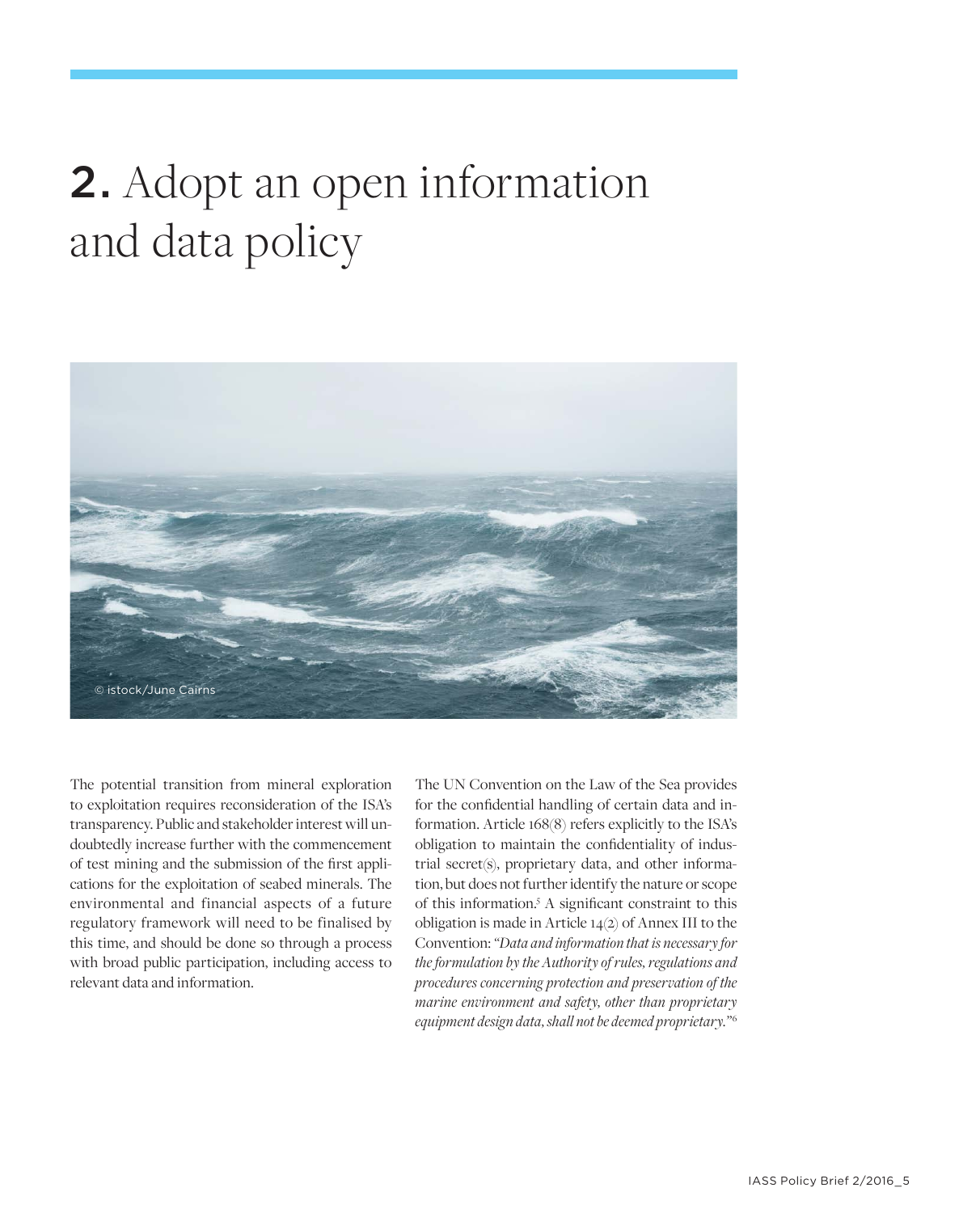The ISA's obligation to ensure the confidentiality of data and information has thus far been interpreted in the broadest possible sense: fifteen years after the signing of the first exploration contracts, very little of the data and information gathered by contractors for environmental baseline studies has been made publicly available. Thus, independent compliance checks and the establishment of regional baselines have not been possible. The ISA's central data repository has not been updated for many years and an environmental database has yet to be established. This proprietary approach, which emerged during mineral exploration, is simply inadequate to the task of managing the *exploitation* of resources that are the Common Heritage of Mankind.

We suggest that the ISA should implement a presumption of public accessibility of data and information. This would require that public access be granted to all documents, data, and meetings held, collected, or convened by the ISA, and that individual exemptions to this rule be justified on the basis of clearly defined policies.

### Three steps to greater transparency

### **Implement a presumption of transparency.**

 Public access should generally be granted to all documents, data, and meetings held, collected, or convened by the ISA. Exemptions to this rule should be outlined in clearly defined policies, including when such data may be later released.

Establish criteria for material that is to be held confidential.

 Adopt criteria for identifying potentially confidential material. An advisory opinion from the Seabed Disputes Chamber would be recommendable in order to clarify the scope and extent of confidentiality under UNCLOS Annex III Article 14(2) and the ISA's duties in respect of it.

Create a publicly accessible database of environmental and safety information.

This database should contain all relevant information held by the Secretariat.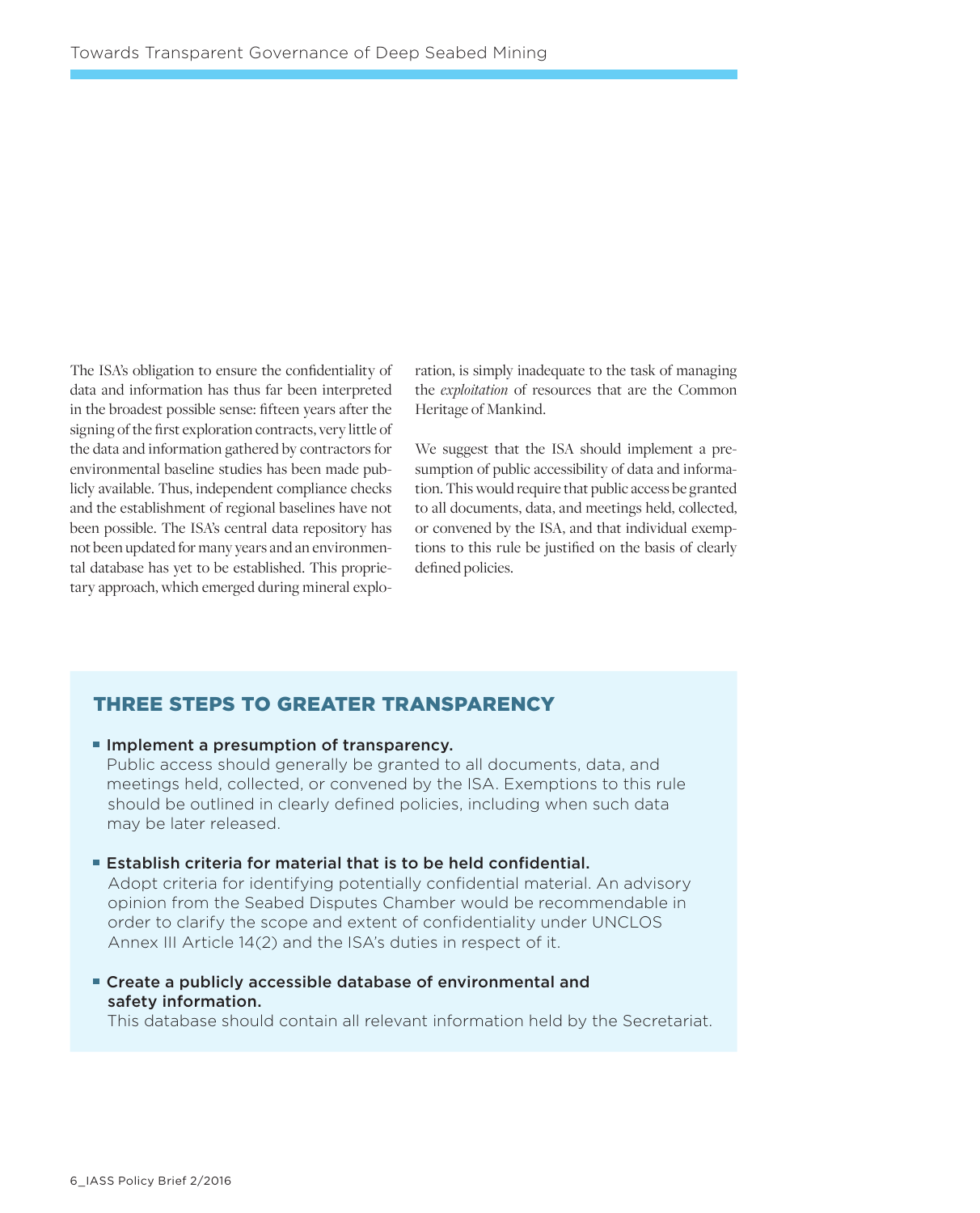# 3. Ensure the active involvement of all interested stakeholders

The principle of the Common Heritage of Mankind requires that the entitlement of present and future generations to a healthy marine environment be safeguarded.7 Increasing the engagement and participation of stakeholders, including the scientific community and the general public, in environmental decision-making will increase the likelihood of achieving these goals.

An independent, interim review of the performance of the ISA observes that the lack of transparency around its decision-making *"undermines confidence in the ability of the [ISA] to ensure that activities are carried* 

*out in accordance with the Common Heritage of Mankind principle."*<sup>8</sup> The *"lack of a stakeholder engagement framework"* was identified as one of the reasons why currently, the Authority was *"not yet fulfilling its obligations to ensure that activities in the Area are carried out for the benefit of mankind"*. 9

Against this background, we suggest that a structured mechanism be developed to cater for more effective stakeholder engagement and public participation at all levels of environmental decision-making within the ISA.

### Three steps to greater transparency

- Create a mechanism for stakeholder engagement and public participation. The ISA should agree on a stakeholder engagement strategy that deter mines the type, level, and extent of participation in decision-making processes within a framework of responsive actions, as foreseen under the Aarhus Convention. Decisions should not be taken unless input from stakeholders has been properly taken into account.
- **Develop opportunities and avenues for engagement and participation.**  The public should be provided with opportunities to engage in early-stage discussions concerning matters of the environment and safety. Public input should be subsequently reported upon with explanations concerning whether and how it was taken on.
- Improve the Secretariat's engagement capacities.

 The Secretariat should improve the quality of its interactions with stake holders and the general public through appropriate measures, including the establishment of a dedicated communications department.<sup>10</sup>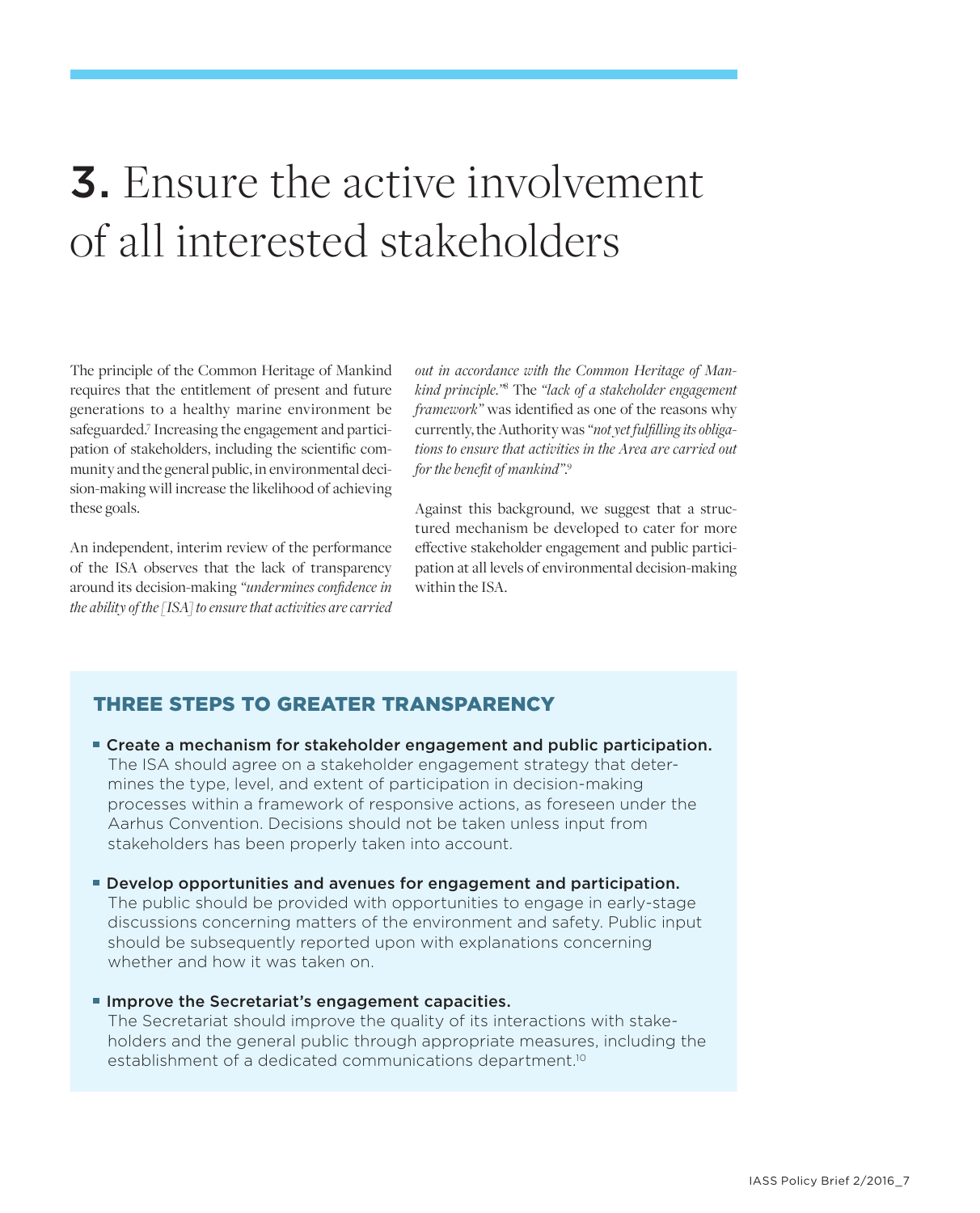# 4. Establish an environmental advisory body

Overcoming the current lack of transparency in the work of the ISA will necessitate institutional changes. The Legal and Technical Commission (LTC)<sup>11</sup> of the ISA currently holds significant powers, but conducts its operations behind closed doors. Stakeholders have raised concerns over unmanageable workloads, conflicts of interests, a lack of expertise relating to environmental issues, and a lack of effective compliance control.12 This situation will become more acute when exploitation starts.

One option to address these concerns could be to establish a new environmental body responsible for the development of regional environmental management plans, strategic assessments, environmental impact assessments, and environmental monitoring. It could also consider environmental and monitoring data and information provided by contractors or sourced from independent research for the purposes of drafting regulations, assessing applications, advising contractors, and eventually advising on compliance. The recent performance review of the ISA noted that there was strong support for the institutional separation of preparatory legislative work and compliance monitoring from the day-to-day tasks of an environmental administration.13

### Three steps to greater transparency

**Establish an environmental advisory body as a complement to the LTC.**  This body would advise the LTC and Council on environmental aspects of licence applications. It would deal with non-confidential data and hence enable the active involvement of the science community and civil society. If established in time, it could draft the relevant environmental sections of the Mining Code.

### Convene non-permanent panels of external experts to advise the LTC and Council.

 Alternatively, external panels could be created to provide environmental advice on a needs-be basis, including the assessment of environmental elements of new applications for mining contracts, regional environmental assessments, and regional planning. Because the panels would deal with non-confidential information, their deliberations could be fully transparent.

### Substantially strengthen the capacity of the Secretariat.

 To ensure compliance with the Mining Code, the ISA Secretariat could be given the mandate for regulatory oversight over the implementation of environmental and safety regulations, including regional environmental management plans, strategic assessments, environmental impact assess ments, and environmental monitoring.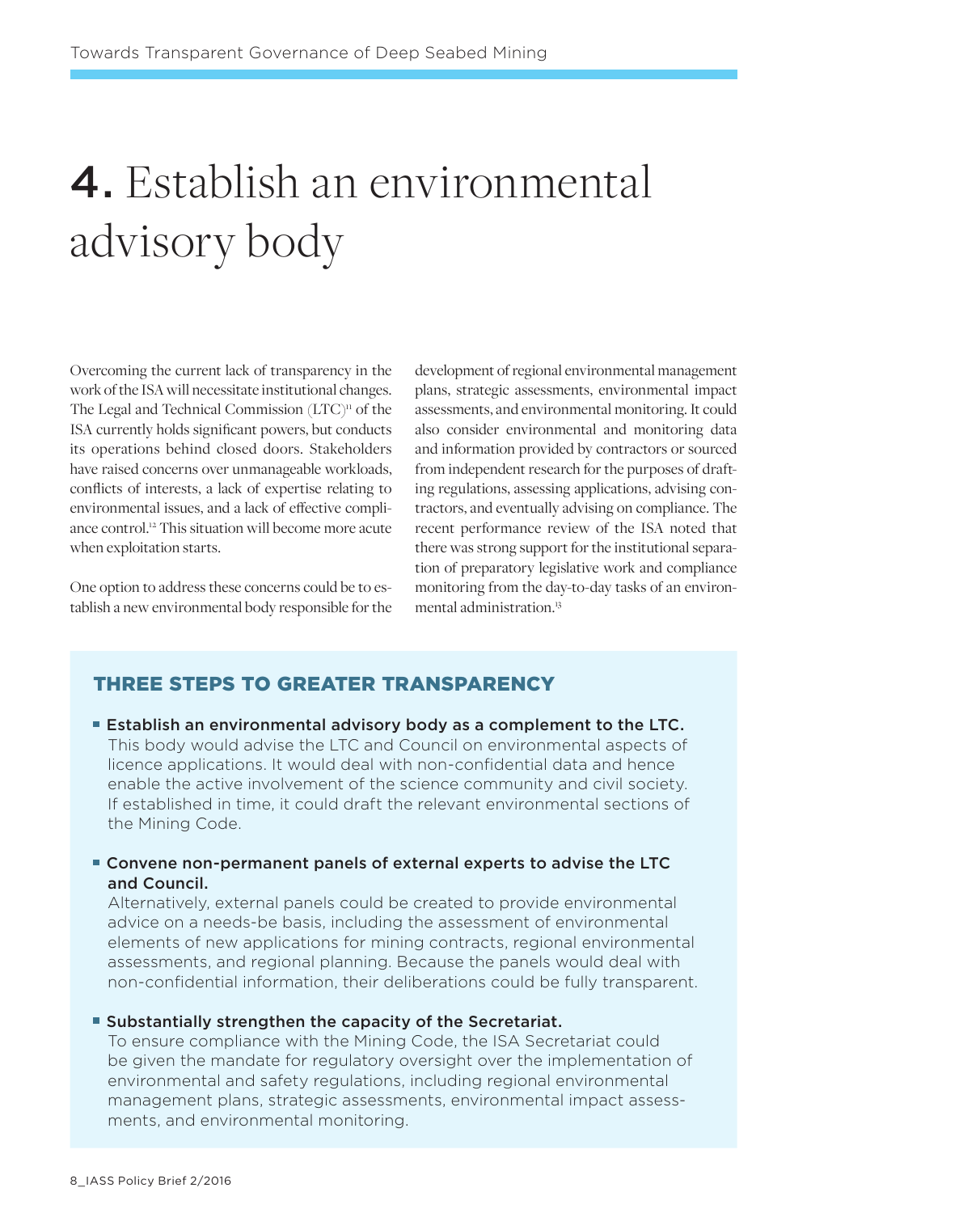# 5. Towards good governance for deep seabed mining

The Area, the deep seabed beyond 200 miles from the nearest coast, is one of the least explored parts of our planet. Under the UN Convention on the Law of the Sea, individual states are not permitted to claim ownership of the Area and any benefits derived from its mineral exploitation must be shared equitably. This includes economic benefits as well as the sharing of scientific knowledge and skills among differently developed parts of the world.

Implementing the Sustainable Development Goals of the UN's 2030 Agenda with respect to the oceans will require that a balance be struck between the vested interests of users, the sharing of benefits, and the preservation of the marine environment and its natural resources – for both current and future generations. With respect to deep seabed minerals, the International Seabed Authority was established under UNCLOS to manage this balance for humankind as a whole. As a consequence, scientific advisory bodies, non-governmental organisations, and the general public have a legitimate interest in the development of the governance regime for the deep seabed.

#### **The way forward**

Ensuring transparency across the ISA's operations will help build trust and accountability with respect to its regulations and decisions. An open data policy will facilitate the merging of environmental data from various sources and enable scientific review and investigation. Similarly, a dedicated public sciencepolicy advisory process will amplify the benefits from scientific contributions. An environmental advisory body can ensure that decision-making becomes more transparent and participatory.

While a common understanding is still emerging of how transparency will be operationalised for the purpose of managing seabed mineral resources as a Common Heritage of Mankind, there is much to be optimistic about. The ISA has already made significant efforts to broaden its interactions with stakeholders by initiating the 2014 and 2015 stakeholder surveys on matters concerning the development of regulations for the exploitation of seabed minerals. In 2016, the ISA performance review committee, commenting on the interim report, recommended that the ISA adopt a policy of transparency as its default position, with confidentiality the exception.14 In the management of our common deep seabed mineral resources, the time for increased transparency has clearly arrived and must be addressed expeditiously.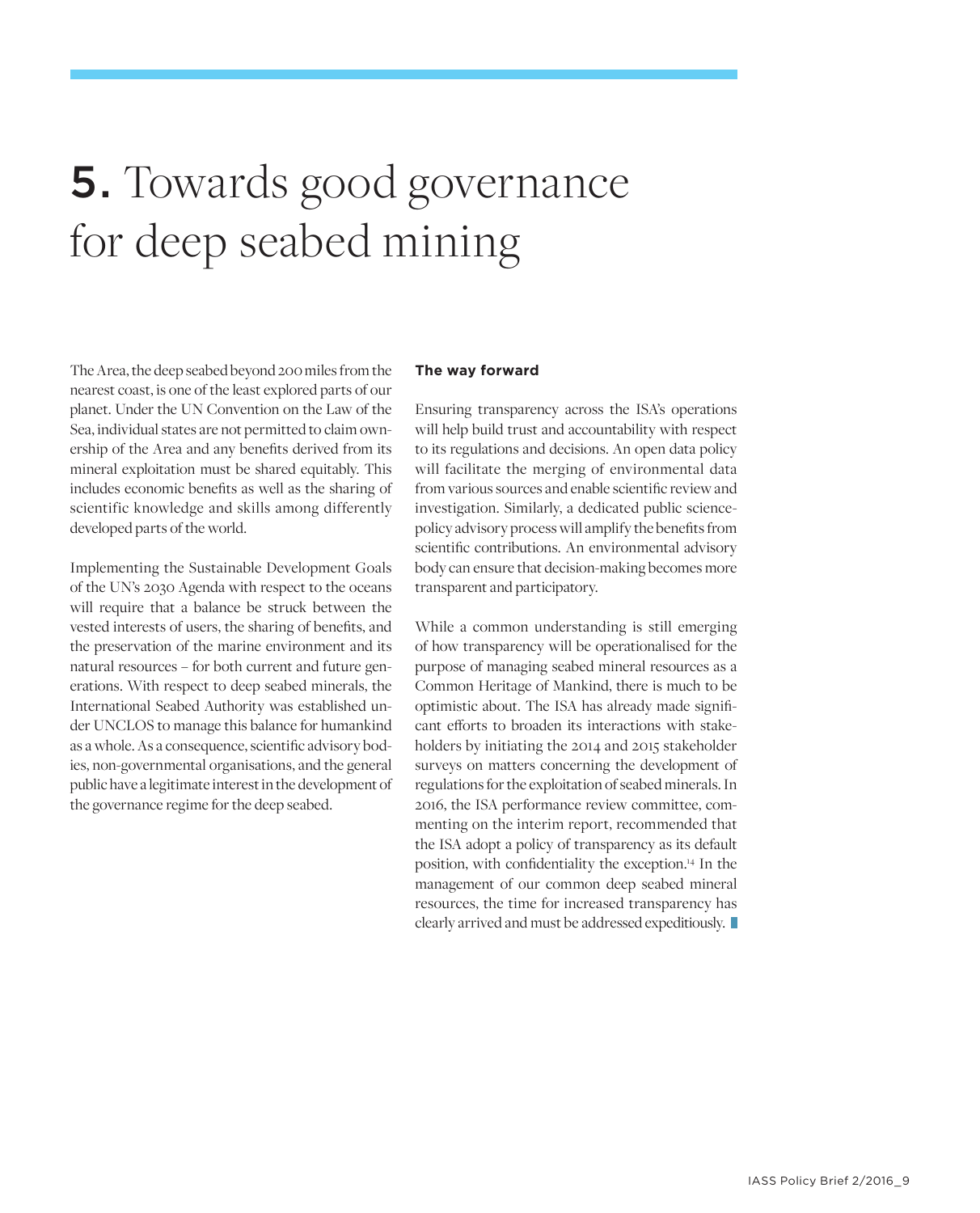1 UNCLOS, articles 136, 137, 153(1).

- 2 UN ECE Almaty Guidelines on Promoting the Application of the Principles of the Aarhus Convention in International Forums. UN Economic and Social Council, Economic Commission of Europe, ECE/MP.PP/2005/2/ Add.5 (20 June 2005).
- 3 Madureira, P., Brekke, H., Cherkashov, G.A., Rovere, M. (2016), Exploration of polymetallic nodules in the Area: Reporting practices, data management and transparency. – *Marine Policy*, pp. 101–107 at p. 106.
- 4 UN General Assembly Resolution A/RES/70/1, p. 25.
- 5 Freehills, Herbert Smith (2016). Data and information management considerations arising under the proposed new exploitation regulations – ISA Discussion Paper No. 2, chapter 2.
- 6 UNCLOS, Annex III, Art. 14 (2).
- 7 Wolfrum, R. (2009), Common Heritage of Mankind. In Wolfrum, R. (ed.) *Max Planck Encyclopedia of Public International Law.* Available at: [http://www.hjpp.de/43\\_1983/43\\_1983\\_2\\_a\\_312\\_337.pdf.](http://www.hjpp.de/43_1983/43_1983_2_a_312_337.pdf)
- 8 Johnson, D. et al (2016). *Periodic Review of the International Seabed Authority pursuant to UNCLOS Article 154 – Interim report.* Available at: [https://www.isa.org.jm/files/documents/EN/22Sess/Art154/Art154\\_InterimRep.pdf,](https://www.isa.org.jm/files/documents/EN/22Sess/Art154/Art154_InterimRep.pdf) p. 78.
- 9 Ibid., pp. 1, 24.
- 10 Ibid., p. 54.
- 11 Ibid., pp. 63, 78–80.
- 12 Ibid., pp. 41, 61, 63–68, 78–80.
- 13 Ibid., p. 75.
- 14 ISA Review Committee (2016). *Periodic Review of the International Seabed Authority Pursuant to UNCLOS Article 154: Comments by the Review Committee (25 May 2016).* Available at: [https://www.isa.org.jm/files/documents/EN/22Sess/Art154/RevCmte-Comments.pdf,](https://www.isa.org.jm/files/documents/EN/22Sess/Art154/RevCmte-Comments.pdf) p. 5.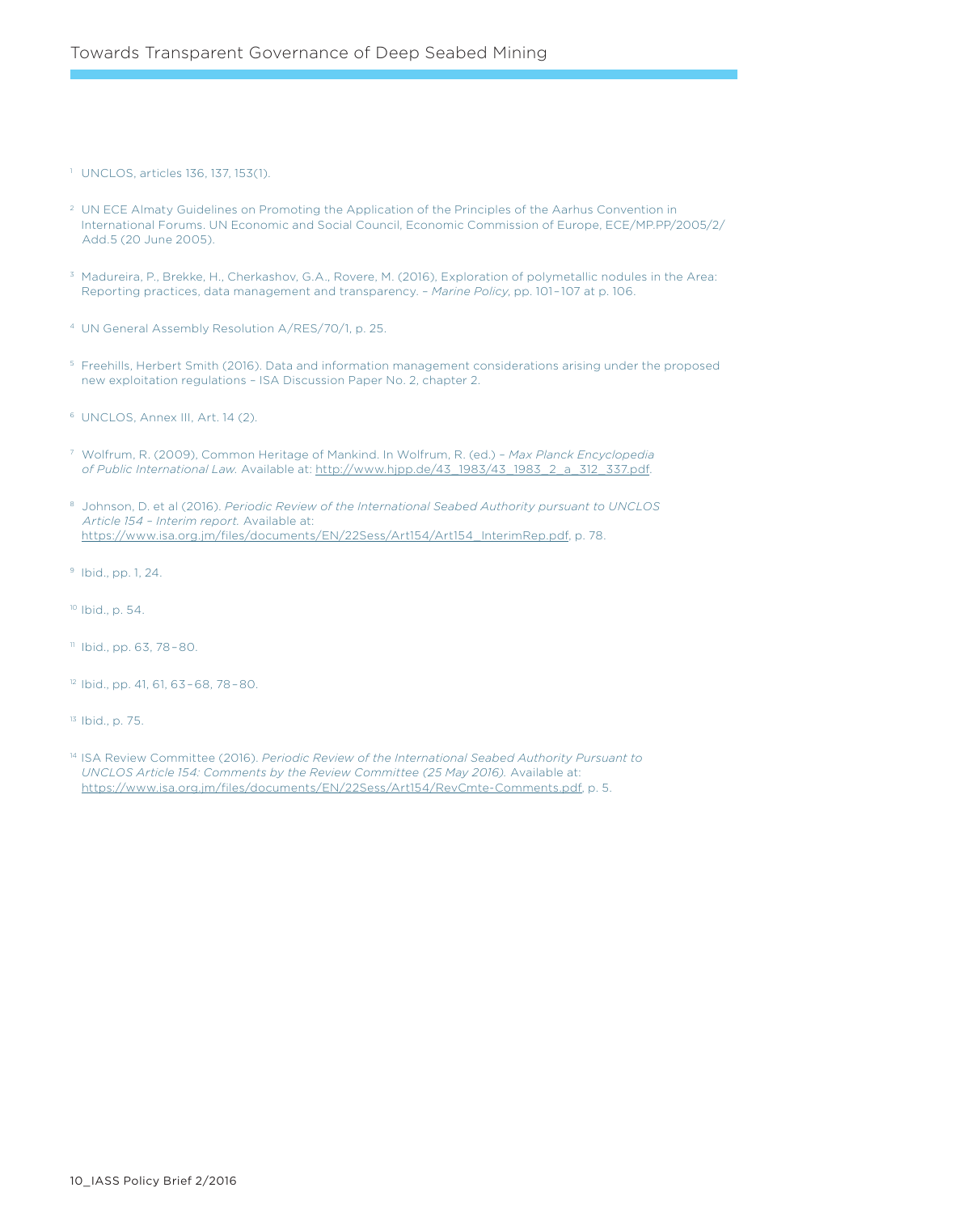**Dr. rer. nat. Sabine Christiansen** is a Project Scientist at the IASS and has a background in biology (Diplom), biological oceanography, and marine conservation. She is currently leading an R&D project developing guidance for ecological safeguards in deep seabed mining and has worked in the field of global and regional marine conservation since 1999, with a focus on deepwater ecosystems, in particular seamounts and hydrothermal vents.

**Jeff Ardron** (MSc) is an advisor on ocean governance with the Oceans and Natural Resources Division of the Commonwealth Secretariat. He has over 25 years of experience in marine planning and policy development.

**Dr. Aline Jaeckel** (PhD, UNSW Australia; LL.M., Leiden University; LL.B., UWE Bristol) is a Project Scientist at the IASS working on ecological safeguards for deep seabed mining. She is also a Research Fellow at Macquarie Law School in Australia. Her PhD examined the implementation of the precautionary principle by the International Seabed Authority.

**Pradeep Singh** (LL.B., University of Malaya; LL.M. in Global Environment and Climate Change Law, University of Edinburgh; LL.M., Harvard Law School) is currently part of the International Research Training Group INTERCOAST – 'Integrated Coastal Zone and Shelf-Sea Research' at the Center for Marine Environmental Sciences (MARUM) and a PhD candidate at the Research Centre for European Environmental Law, University of Bremen.

**Sebastian Unger** has a background in biology and political science and co-leads the Sustainability Governance Programme at the IASS. Before joining the IASS, he was appointed as Deputy Secretary to the OS-PAR Commission, the international convention for the environmental protection of the North-East Atlantic.

### **Institute for Advanced Sustainability Studies (IASS)**

Funded by the Federal Ministry of Education and Research (BMBF) and the Federal State of Brandenburg, the IASS aims to identify and promote development pathways for a global transformation towards a sustainable society. The IASS employs a transdisciplinary approach that encourages dialogue to understand sustainability issues and generate potential solutions in cooperation with partners from the sciences, politics, the economy, and civil society. A strong network of national and international partners supports the work of the institute. Its central research topics include the energy transition, emerging technologies, climate change, air quality, systemic risks, governance and participation, and cultures of transformation.

### **Commonwealth Secretariat**

The Commonwealth Secretariat provides guidance on policy making, technical assistance, and advisory services to Commonwealth member countries. The Secretariat supports governments to help achieve sustainable, inclusive and equitable development. Their work promotes democracy, rule of law, human rights, good governance, and social and economic development. The Commonwealth Secretariat is a voice for small states and a champion for youth empowerment.

### **Center for Marine Environmental Sciences, University of Bremen**

Research at the Center for Marine Environmental Sciences (MARUM), University of Bremen has the overarching goal to achieve a better understanding of key processes in the marine environment in order to provide information for sustainable use of the ocean. The Research Center for European Environmental Law, University of Bremen focuses on legal and interdisciplinary aspects of German, European and international environmental law and regulation.